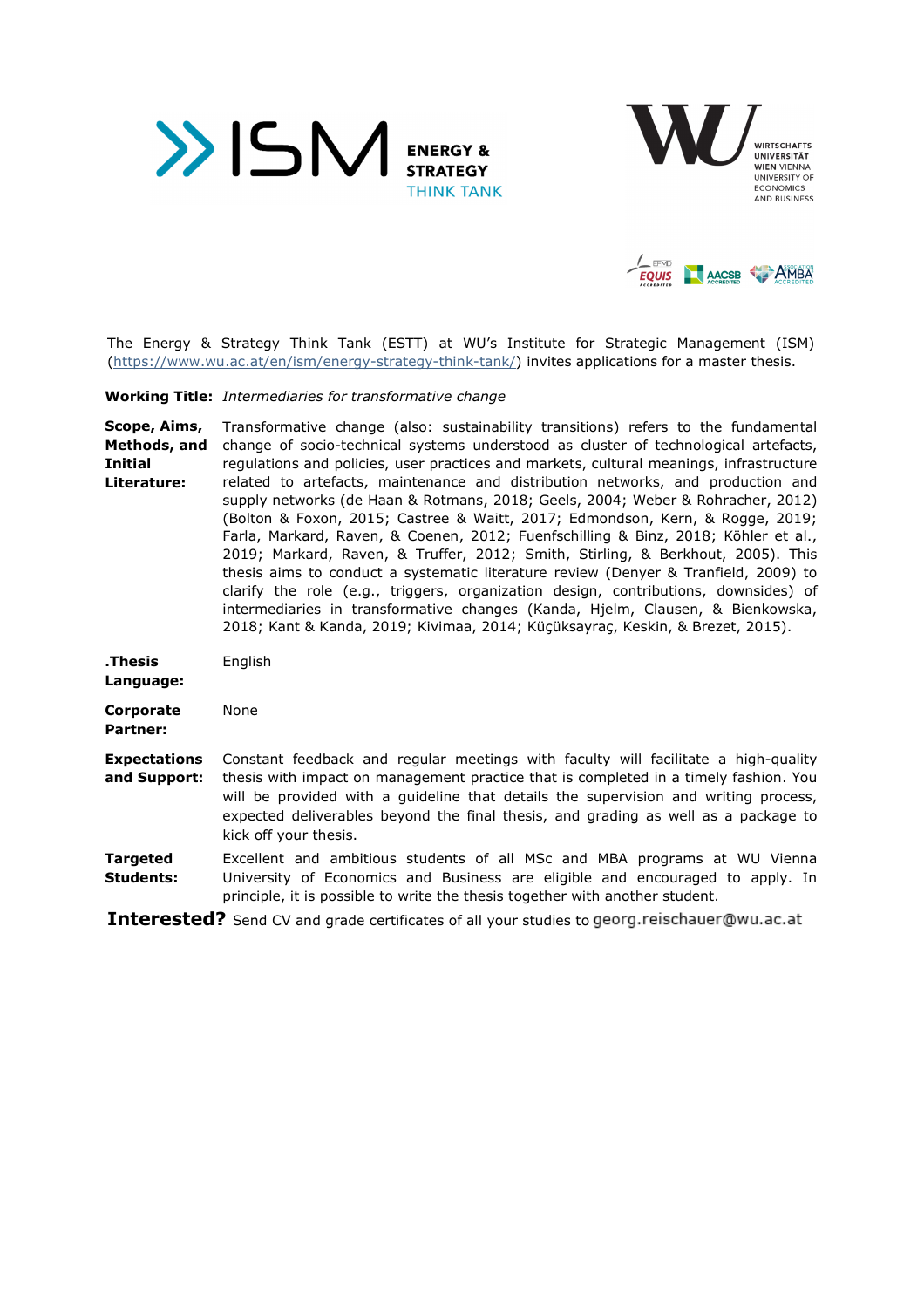





## **Initial References:**

- Bolton, R., & Foxon, T. J. 2015. Infrastructure transformation as a socio-technical process  $-$ Implications for the governance of energy distribution networks in the UK. *Technological Forecasting and Social Change*, 90, Part B: 538-550.
- Castree, N., & Waitt, G. 2017. What kind of socio-technical research for what sort of influence on energy policy? *Energy Research & Social Science*, 26: 87-90.
- de Haan, F. J., & Rotmans, J. 2018. A proposed theoretical framework for actors in transformative change. *Technological Forecasting and Social Change*, 128: 275-286.
- Denyer, D., & Tranfield, D. 2009. Producing a systematic review. In D. A. Buchanan, & A. Bryman (Eds.), *The Sage handbook of organizational research methods*: 671-689. Thousand Oaks, CA: Sage.
- Edmondson, D. L., Kern, F., & Rogge, K. S. 2019. The co-evolution of policy mixes and socio-technical systems: Towards a conceptual framework of policy mix feedback in sustainability transitions. *Research Policy*, 48(10): 103555.
- Farla, J., Markard, J., Raven, R., & Coenen, L. 2012. Sustainability transitions in the making: A closer look at actors, strategies and resources. *Technological Forecasting and Social Change*, 79(6): 991-998.

Fuenfschilling, L., & Binz, C. 2018. Global socio-technical regimes. *Research Policy*.

- Geels, F. W. 2004. From sectoral systems of innovation to socio-technical systems: Insights about dynamics and change from sociology and institutional theory. *Research Policy*, 33(6–7): 897- 920.
- Kanda, W., Hjelm, O., Clausen, J., & Bienkowska, D. 2018. Roles of intermediaries in supporting ecoinnovation. *Journal of Cleaner Production*, 205: 1006-1016.
- Kant, M., & Kanda, W. 2019. Innovation intermediaries: What does it take to survive over time? *Journal of Cleaner Production*, 229: 911-930.
- Kivimaa, P. 2014. Government-affiliated intermediary organisations as actors in system-level transitions. *Research Policy*, 43(8): 1370-1380.
- Köhler, J., Geels, F. W., Kern, F., Markard, J., Onsongo, E., Wieczorek, A., Alkemade, F., Avelino, F., Bergek, A., Boons, F., Fünfschilling, L., Hess, D., Holtz, G., Hyysalo, S., Jenkins, K., Kivimaa, P., Martiskainen, M., McMeekin, A., Mühlemeier, M. S., Nykvist, B., Pel, B., Raven, R., Rohracher, H., Sandén, B., Schot, J., Sovacool, B., Turnheim, B., Welch, D., & Wells, P. 2019. An agenda for sustainability transitions research: State of the art and future directions. *Environmental Innovation and Societal Transitions*, 31: 1-32.